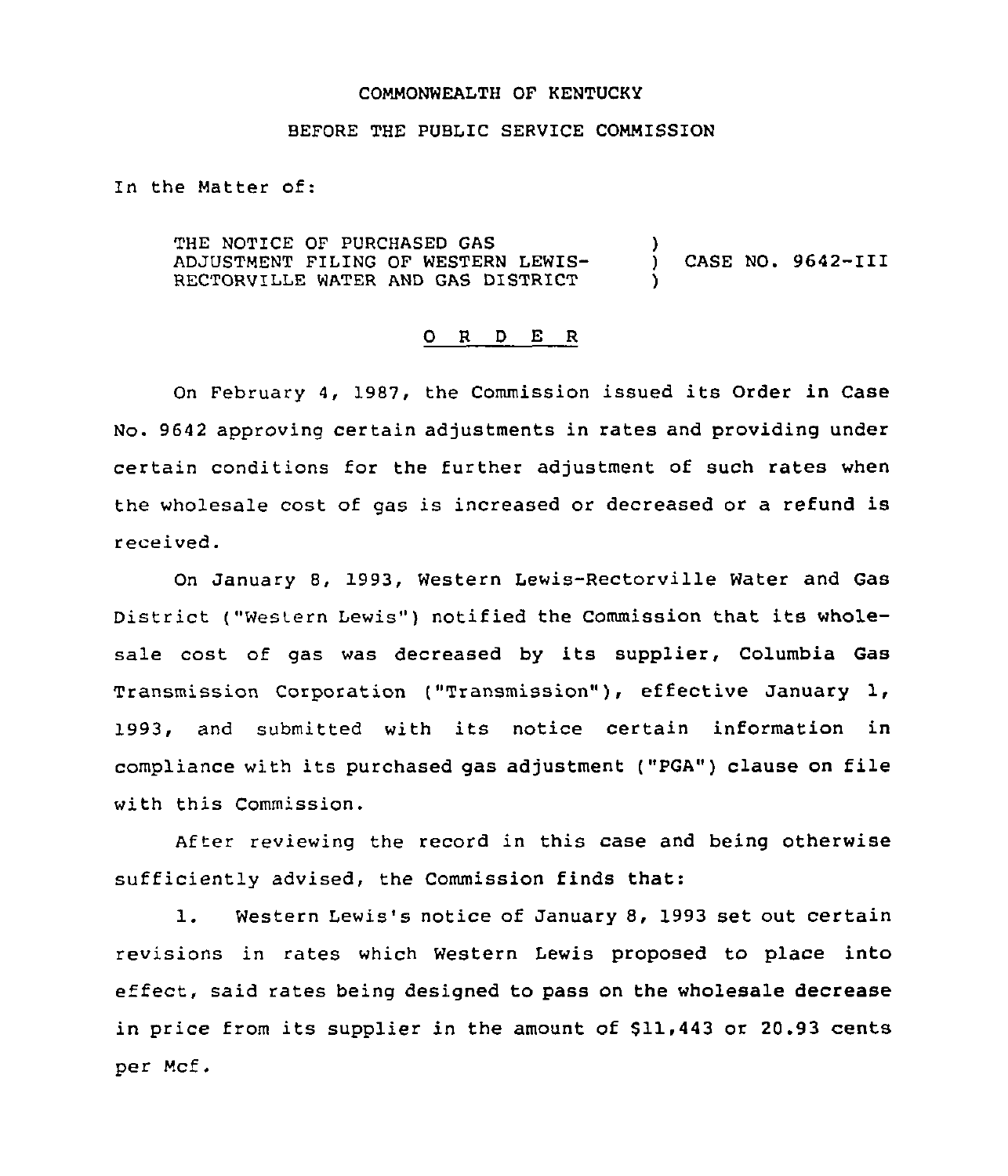2. Transmission applied with the Federal Energy Regulatory Commission for decreased rates with an effective date of January 1, 1993. These rates are subject to refund; hence, Western Lewis's rates should be subject to refund. The effective date for Western Lewis's rates should be on and after January 1, 1993.

3. Western Lewis should file with this Commission the amount of any overcollections received from January 1, 1993 to the date the approved rates are implemented, along with a refund plan.

4. The adjustment in Western Lewis's rates under the purchased gas adjustment provisions approved by the Commission in its Order in Case No. 9642, dated February 4, 1987, is fair, just, and reasonable, in the public interest, and should be effective with gas supplied on and after January 1, 1993, subject to refund.

IT IS THEREFORE ORDERED that:

1. The rates in the Appendix, attached hereto and incorporated herein, are fair, just, and reasonable and are approved effective with gas supplied on and after January 1, 1993, subject to refund.

2. Within 30 days of the date of this Order, Western Lewis shall file with this Commission its revised tariffs setting out the rates authorized herein.

3. Within 30 days of the date of this Order, Western Lewis shall file the amount of excess revenues collected, along with a refund plan.

 $-2-$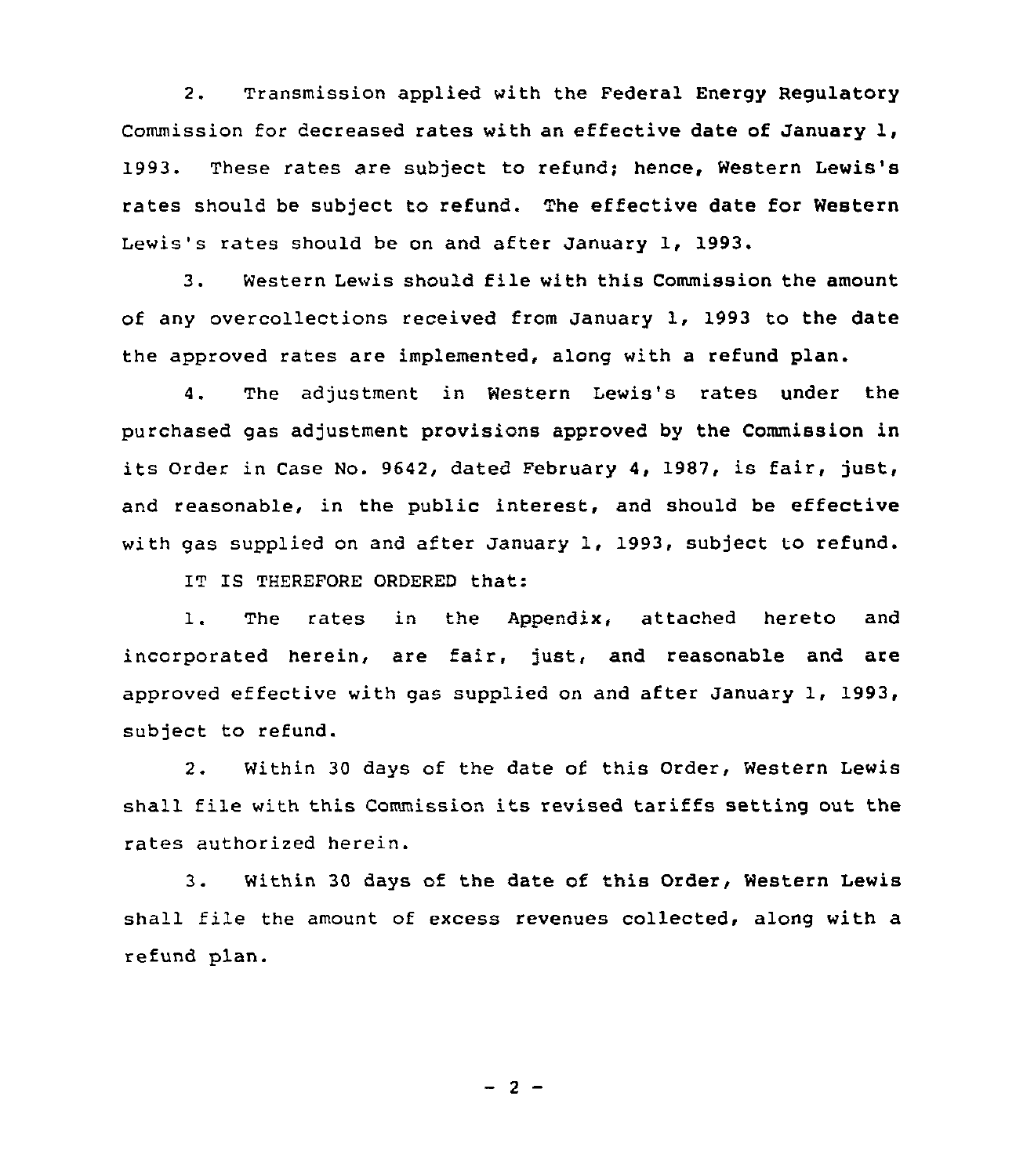Done at Frankfort, Kentucky, this 5th day of February, 1993.

PUBLIC SERVICE COMMISSION  $G_{\text{chairman}}$   $\leftarrow$  d jia bo Transaction

Commissioner 1

ATTEST:  $Mill_2$ 

Executive Director